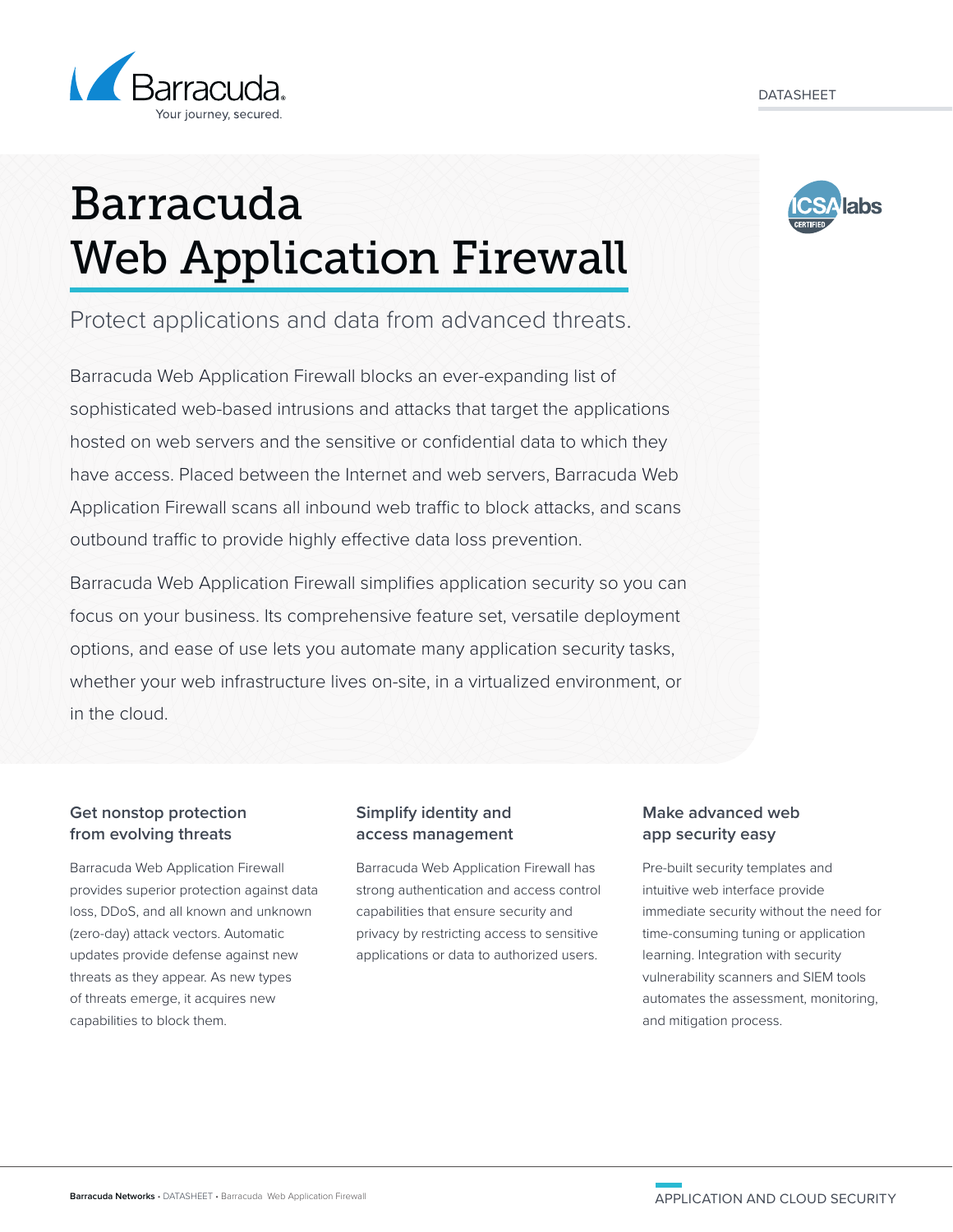# **Technical specs**

| <b>FEATURES</b>                                                                                    | 360          | 460          | 660          | 86X SERIES   | 96X SERIES   | 106X SERIES  |  |
|----------------------------------------------------------------------------------------------------|--------------|--------------|--------------|--------------|--------------|--------------|--|
| <b>WEB APPLICATION SECURITY</b>                                                                    |              |              |              |              |              |              |  |
| OWASP Top 10 Web Application Security<br><b>Risks Protection</b>                                   | $\checkmark$ | $\checkmark$ | $\checkmark$ | $\checkmark$ | $\checkmark$ | $\checkmark$ |  |
| Geo-IP and IP Reputation (including<br>public proxies and Tor Nodes)                               | $\checkmark$ | $\checkmark$ | $\checkmark$ | $\checkmark$ | $\checkmark$ | $\checkmark$ |  |
| <b>Smart Signatures</b>                                                                            | $\checkmark$ | $\checkmark$ | $\checkmark$ | $\checkmark$ | $\checkmark$ | $\checkmark$ |  |
| Outbound Data Theft Protection (Credit<br>Cards, SSN etc.)                                         | $\checkmark$ | $\checkmark$ | $\checkmark$ | $\checkmark$ | $\checkmark$ | $\checkmark$ |  |
| <b>Adaptive Profiling</b>                                                                          |              |              | $\checkmark$ | $\checkmark$ |              | $\checkmark$ |  |
| <b>Exception Heuristics</b>                                                                        | $\checkmark$ | $\checkmark$ | $\checkmark$ | $\checkmark$ | $\checkmark$ | $\checkmark$ |  |
| Auto-Configuration Engine (Requires<br><b>ABP Subscription)</b>                                    | $\checkmark$ | $\checkmark$ | $\checkmark$ | $\checkmark$ | $\checkmark$ | ✓            |  |
| File Upload Control                                                                                | $\checkmark$ | $\checkmark$ | $\checkmark$ | $\checkmark$ | $\checkmark$ | $\checkmark$ |  |
| File Upload Security (Anti-Virus and<br>Advanced Threat Protection) (ATP<br>requires subscription) |              |              | $\checkmark$ | $\checkmark$ | $\checkmark$ | $\checkmark$ |  |
| Website Cloaking                                                                                   | $\checkmark$ | $\checkmark$ | $\checkmark$ | $\checkmark$ | $\checkmark$ | $\checkmark$ |  |
| Protocol Checks for HTTP and<br><b>HTTPS</b> traffic                                               | $\checkmark$ | $\checkmark$ | $\checkmark$ | $\checkmark$ | $\checkmark$ | ✓            |  |
| Granular per URL/parameter policies                                                                | $\checkmark$ | $\checkmark$ | $\checkmark$ | $\checkmark$ | $\checkmark$ | $\checkmark$ |  |
| Rate Control                                                                                       |              | ÷.           | $\checkmark$ | $\checkmark$ | $\checkmark$ | $\checkmark$ |  |
| Client-Side Protection (Requires<br>ABP License)                                                   | $\checkmark$ | $\checkmark$ | $\checkmark$ | $\checkmark$ | $\checkmark$ | $\checkmark$ |  |
| <b>API PROTECTION</b>                                                                              |              |              |              |              |              |              |  |
| Protection against OWASP Top 10 API<br><b>Security Risks</b>                                       | Partial      | Partial      | $\checkmark$ | $\checkmark$ | $\checkmark$ | $\checkmark$ |  |
| API Security (JSON)                                                                                | $\checkmark$ | $\checkmark$ | $\checkmark$ | $\checkmark$ | $\checkmark$ | $\checkmark$ |  |
| <b>API Security (XML)</b>                                                                          |              |              | $\checkmark$ | $\checkmark$ | $\checkmark$ | $\checkmark$ |  |
| API Discovery (JSON)                                                                               | $\checkmark$ | $\checkmark$ | $\checkmark$ | $\checkmark$ | $\checkmark$ | $\checkmark$ |  |
| API Discovery (XML)                                                                                |              | $\sim$       | $\checkmark$ | $\checkmark$ | $\checkmark$ | $\checkmark$ |  |
| <b>BOT PROTECTION</b>                                                                              |              |              |              |              |              |              |  |
| Web Scraping Protection including<br>Known Bot Database                                            | $\checkmark$ | $\checkmark$ | $\checkmark$ | $\checkmark$ | $\checkmark$ | ✓            |  |
| Advanced Bot Protection with Cloud-<br>based Maching Learning (Requires<br>ABP Subscription)       | ✓            |              |              |              |              |              |  |
| Barracuda Active Threat Intelligence<br>(Requires ABP Subscription)                                | $\checkmark$ | $\checkmark$ | $\checkmark$ | $\checkmark$ | $\checkmark$ | $\checkmark$ |  |
| Bot Spam Protection (Referrer and<br>Comment Spam)                                                 | $\checkmark$ | $\checkmark$ | $\checkmark$ | $\checkmark$ | $\checkmark$ | $\checkmark$ |  |
| Form Spam Protection                                                                               |              |              | $\checkmark$ | $\checkmark$ | $\checkmark$ | $\checkmark$ |  |
| Credential Stuffing and Spraying<br>Protection (Requires ABP Subscription)                         |              |              | $\checkmark$ | $\checkmark$ | $\checkmark$ | $\checkmark$ |  |
| <b>Brute Force Attack Protection</b>                                                               | $\checkmark$ | $\checkmark$ | $\checkmark$ | $\checkmark$ | $\checkmark$ | $\checkmark$ |  |
| CAPTCHA Support (Internal,<br>reCAPTCHA v2 & v3)                                                   | $\checkmark$ | $\checkmark$ | $\checkmark$ | $\checkmark$ | $\checkmark$ | $\checkmark$ |  |
| <b>DDOS PROTECTION</b>                                                                             |              |              |              |              |              |              |  |
| Volumetric DDoS Protection (Requires<br>ADP Subscription)                                          | $\checkmark$ | $\checkmark$ | $\checkmark$ | $\checkmark$ | $\checkmark$ | $\checkmark$ |  |
| Application DDoS Protection                                                                        | $\checkmark$ | $\checkmark$ | $\checkmark$ | $\checkmark$ | $\checkmark$ | $\checkmark$ |  |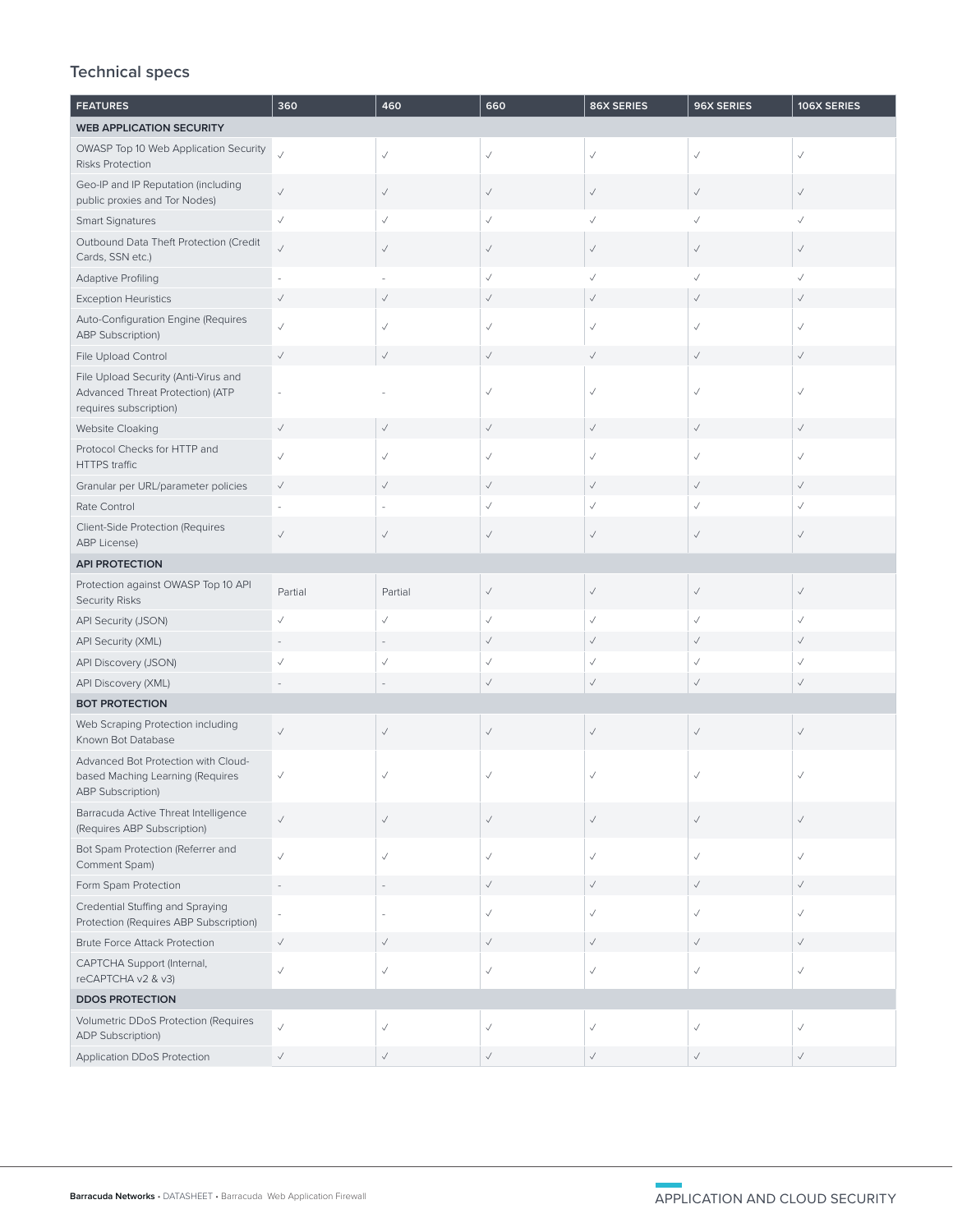| <b>FEATURES</b>                                                                                                                                          | 360                      | 460                      | 660          | 86X SERIES   | 96X SERIES   | 106X SERIES  |  |  |
|----------------------------------------------------------------------------------------------------------------------------------------------------------|--------------------------|--------------------------|--------------|--------------|--------------|--------------|--|--|
| SECURE APPLICATION DELIVERY                                                                                                                              |                          |                          |              |              |              |              |  |  |
| TLS/SSL Offloading                                                                                                                                       | $\checkmark$             | $\checkmark$             | $\checkmark$ | $\checkmark$ | $\checkmark$ | $\checkmark$ |  |  |
| Load Balancing & Content Routing                                                                                                                         |                          | $\checkmark$             | $\checkmark$ | $\checkmark$ | $\checkmark$ | $\checkmark$ |  |  |
| Network HSM Support                                                                                                                                      |                          |                          | $\checkmark$ | $\checkmark$ | $\checkmark$ | $\checkmark$ |  |  |
| Dynamic URL Encryption                                                                                                                                   |                          | L.                       | $\checkmark$ | $\checkmark$ | $\checkmark$ | $\checkmark$ |  |  |
| HTTP/1.0, HTTP/1.1, HTTP/2.0,<br>WebSocket, FTP/S & IPv6 Support                                                                                         | $\checkmark$             | $\checkmark$             | $\checkmark$ | $\checkmark$ | $\checkmark$ | $\checkmark$ |  |  |
| Request and Response Control<br>(URL Translation)                                                                                                        | $\checkmark$             | $\checkmark$             | $\checkmark$ | $\checkmark$ | $\checkmark$ | $\checkmark$ |  |  |
| <b>Website Translations</b>                                                                                                                              |                          | $\checkmark$             | $\checkmark$ | $\checkmark$ | $\checkmark$ | $\checkmark$ |  |  |
| Caching and Compression                                                                                                                                  |                          | $\checkmark$             | $\checkmark$ | $\checkmark$ | $\checkmark$ | $\checkmark$ |  |  |
| <b>IDENTITY AND ACCESS CONTROL</b>                                                                                                                       |                          |                          |              |              |              |              |  |  |
| Local Users/Group (Internal LDAP),<br><b>Client Certificates</b>                                                                                         | $\checkmark$             | $\checkmark$             | $\checkmark$ | $\checkmark$ | $\checkmark$ | $\checkmark$ |  |  |
| LDAP/Active Directory, RADIUS,<br>Kerberos v5, SMS Passcodes,<br>Okta support                                                                            |                          | $\checkmark$             | $\checkmark$ | $\checkmark$ | $\checkmark$ | $\checkmark$ |  |  |
| SAML, Azure AD, Duo Support,<br>RSA SecurID integration, OpenID<br>Connect, JWT                                                                          |                          |                          | $\checkmark$ | $\checkmark$ | $\checkmark$ | $\checkmark$ |  |  |
| Azure AD                                                                                                                                                 | $\sim$                   | $\bar{\gamma}$           | $\checkmark$ | $\checkmark$ | $\checkmark$ | $\checkmark$ |  |  |
| Enable single and multi-domain SSO                                                                                                                       | $\checkmark$             | $\checkmark$             | $\checkmark$ | $\checkmark$ | $\checkmark$ | $\checkmark$ |  |  |
| Enable MFA with RADIUS/<br>LDAP-based services                                                                                                           |                          | $\checkmark$             | $\checkmark$ | $\checkmark$ | $\checkmark$ | $\checkmark$ |  |  |
| VIRTUAL PATCHING AND FEEDBACK LOOPS                                                                                                                      |                          |                          |              |              |              |              |  |  |
| Barracuda Vulnerability<br><b>Remediation Service</b>                                                                                                    | $\checkmark$             | $\checkmark$             | $\checkmark$ | $\checkmark$ | $\checkmark$ | $\checkmark$ |  |  |
| Virtual Patching support for 20+<br>vulnerability scanners                                                                                               | $\checkmark$             | $\checkmark$             | $\checkmark$ | $\checkmark$ | $\checkmark$ | $\checkmark$ |  |  |
| <b>LOGGING AND REPORTING</b>                                                                                                                             |                          |                          |              |              |              |              |  |  |
| Onboard logging [Web Firewall Logs,<br>Access Logs, Audit Logs, Network<br>Firewall Logs and System Logs)                                                | $\checkmark$             | $\checkmark$             | $\checkmark$ | $\checkmark$ | $\checkmark$ | $\checkmark$ |  |  |
| On-demand and scheduled reporting<br>with 30+ OOTB reports                                                                                               | $\checkmark$             | $\checkmark$             | $\checkmark$ | $\checkmark$ | $\checkmark$ | $\checkmark$ |  |  |
| Syslog Export                                                                                                                                            | $\checkmark$             | $\checkmark$             | $\checkmark$ | $\checkmark$ | $\checkmark$ | $\checkmark$ |  |  |
| SIEM/SOAR Support (Includes: Splunk,<br>ARCsight, Azure Sentinel, RSA enVision,<br>IBM Qradar, Symantec, Sumologic,<br>Loggly, Azure Event Hub and more) | $\checkmark$             | $\checkmark$             | $\checkmark$ | $\checkmark$ | $\checkmark$ | $\checkmark$ |  |  |
| NETWORKING AND HIGH AVAILABILITY                                                                                                                         |                          |                          |              |              |              |              |  |  |
| VLAN and NAT Support                                                                                                                                     | $\checkmark$             | $\checkmark$             | $\checkmark$ | $\checkmark$ | $\checkmark$ | $\checkmark$ |  |  |
| Network ACL's                                                                                                                                            | $\checkmark$             | $\checkmark$             | $\checkmark$ | $\checkmark$ | $\checkmark$ | $\checkmark$ |  |  |
| <b>Advanced Routing</b>                                                                                                                                  |                          |                          | $\checkmark$ | $\checkmark$ | $\checkmark$ | $\checkmark$ |  |  |
| Multi-Port Hardware                                                                                                                                      |                          |                          |              | $\checkmark$ | $\checkmark$ | $\checkmark$ |  |  |
| Link Bonding                                                                                                                                             |                          |                          |              | $\checkmark$ | $\checkmark$ | $\checkmark$ |  |  |
| Active-Passive High Availability                                                                                                                         | $\checkmark$             | $\checkmark$             | $\checkmark$ | $\checkmark$ | $\checkmark$ | $\checkmark$ |  |  |
| Active-Active High Availability                                                                                                                          |                          | $\overline{\phantom{a}}$ | $\checkmark$ | $\checkmark$ | $\checkmark$ | $\checkmark$ |  |  |
| ADD ON SUBSCRIPTIONS                                                                                                                                     |                          |                          |              |              |              |              |  |  |
| Advanced Bot Protection                                                                                                                                  | $\checkmark$             | $\checkmark$             | $\checkmark$ | $\checkmark$ | $\checkmark$ | $\checkmark$ |  |  |
| Active DDoS Prevention                                                                                                                                   | $\checkmark$             | $\checkmark$             | $\checkmark$ | $\checkmark$ | $\checkmark$ | $\checkmark$ |  |  |
| Advanced Threat Protection                                                                                                                               | $\overline{\phantom{a}}$ | ÷.                       | $\checkmark$ | $\checkmark$ | $\checkmark$ | $\checkmark$ |  |  |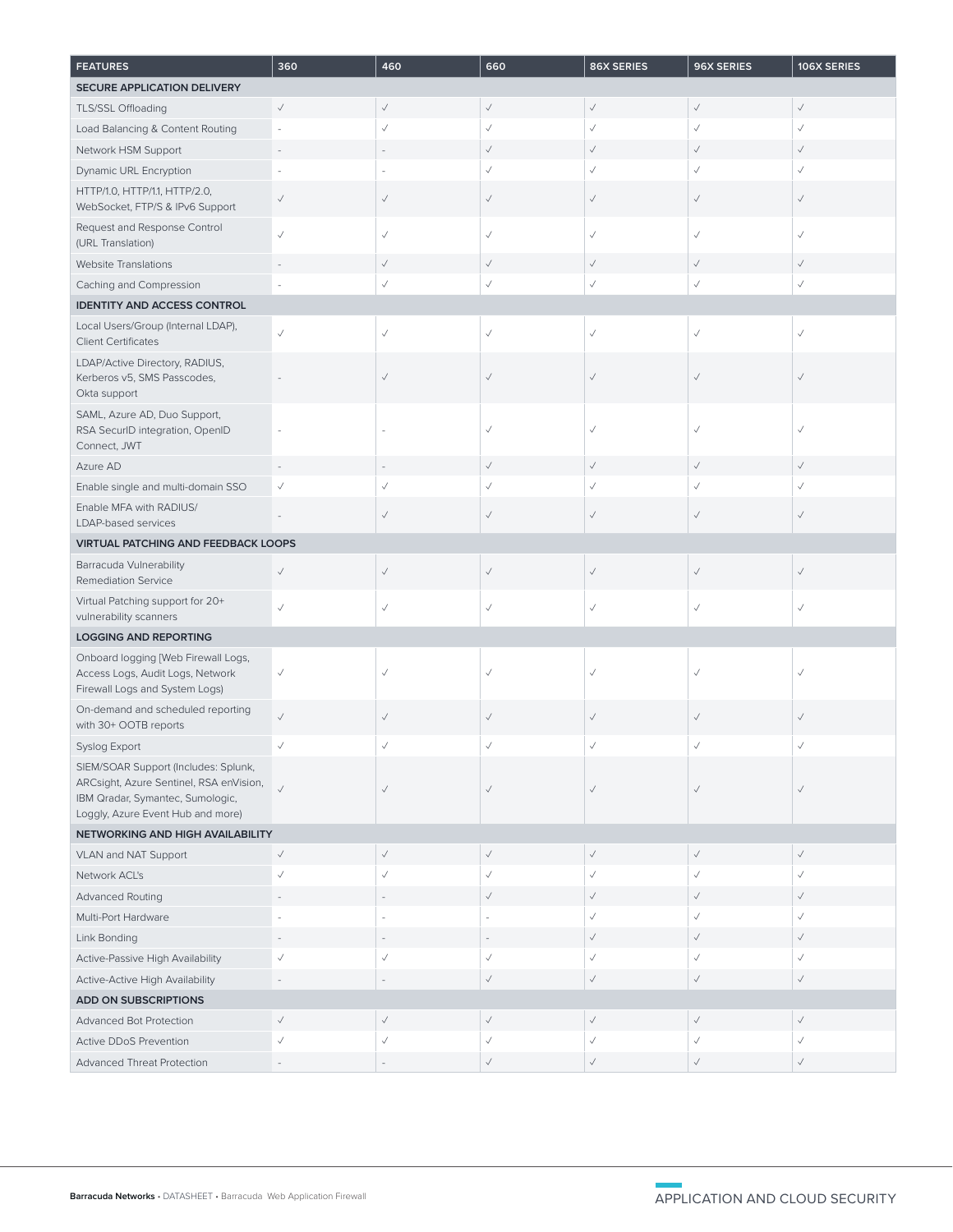| <b>FEATURES</b>                            | 360                            | 460                           | 660                           | 860                                 | 861                             | 862                            |
|--------------------------------------------|--------------------------------|-------------------------------|-------------------------------|-------------------------------------|---------------------------------|--------------------------------|
| <b>MODEL COMPARISON</b>                    |                                |                               |                               |                                     |                                 |                                |
| Throughput                                 | 25 Mbps                        | 50 Mbps                       | 200 Mbps                      | 1 Gbps                              | 1 Gbps                          | 1 Gbps                         |
| Max. Backend<br>Servers<br>(Recommended)   | 5                              | 10                            | 25                            | 150                                 | 150                             | 150                            |
| <b>HTTP</b><br>Transactions Per<br>Second  | 8000                           | 15000                         | 30000                         | 90000                               | 90000                           | 90000                          |
| <b>HTTP</b><br>Connections Per<br>Second   | 2000                           | 3000                          | 10000                         | 16000                               | 16000                           | 16000                          |
| <b>HTTPS</b><br>Transactions Per<br>Second | 2500                           | 4000                          | 12000                         | 30000                               | 30000                           | 30000                          |
| Concurrent<br>Connections                  | 90000                          | 150000                        | 500000                        | 950000                              | 950000                          | 950000                         |
| <b>HARDWARE SPECIFICATIONS</b>             |                                |                               |                               |                                     |                                 |                                |
| Form Factor                                | 1U-Mini                        | 1U-Mini                       | $1\cup$                       | 1U                                  | 1U                              | 1U                             |
| "Dimensions<br>(inch)<br>WxDxH"            | $17.2 \times 1.7 \times 1.4$   | $17.2 \times 1.7 \times 1.4$  | $17.2 \times 1.7 \times 22.6$ | $17.2 \times 22.4$<br>$\times$ 1.73 | $17.2 \times 22.4 \times 1.73$  | $17.2 \times 22.4 \times 1.73$ |
| Weight (lb)                                | 12                             | 12                            | 26                            | 26.45                               | 26.45                           | 26.45                          |
| <b>ECC Memory</b>                          | $\equiv$                       | ÷                             | $\bar{\phantom{a}}$           | Yes                                 | Yes                             | Yes                            |
| Management<br>Port                         | 10<br>100<br>1000              | 10<br>100<br>1000             | 10<br>100<br>1000             | 10<br>100<br>1000                   | 10<br>100<br>1000               | 10 <sup>°</sup><br>100<br>1000 |
| <b>Ethernet Ports</b>                      | 2 x 10/100 RJ45<br>with bypass | $\overline{a}$                | ÷,                            | $\overline{a}$                      | $\overline{\phantom{a}}$        |                                |
| Gigabit Ethernet<br>Ports                  |                                | 2x 1G RJ45 with bypass        | 2x 1G RJ45 with bypass        | 8x 1G RJ45                          | 8x 1G RJ45 with bypass          | 8x 1G SFP (MM) with bypass     |
| 10Gigabit<br><b>Ethernet Ports</b>         |                                |                               |                               | ÷                                   | ÷,                              |                                |
| Power Supply                               | $\mathbf{1}$                   | $\mathbf{1}$                  | $\mathbf{1}$                  | $\overline{2}$                      | $\overline{2}$                  | $\overline{2}$                 |
| AC Input (Amps)                            | 1.2                            | 1.4                           | 1.8                           | 4.2                                 | 4.2                             | 4.2                            |
| Heat Output<br>(BTU/Hr)                    | 490                            | 575                           | 740                           | 967.78                              | 967.78                          | 1001.91                        |
| Operating<br>Temperature                   | 5°C-35°C<br>(41°F-95°F)        | 5°C-35°C (41°F-95°F)          | 5°C-35°C (41°F-95°F)          | "0 ~ 40°C (32<br>$^{\sim}$ 104°F)"  | "0 ~ 40°C (32 ~ 104°F)"         | "0 ~ 40°C (32 ~ 104°F)"        |
| Operational<br>Relative Humidity           | 8% ~ 90% (non-<br>condensing)  | 8% ~ 90% (non-<br>condensing) | 8% ~ 90% (non-<br>condensing) | "10 ~ 85%<br>relative<br>humidity"  | "10 ~ 85% relative<br>humidity" | "10 ~ 85% relative humidity"   |
| Safety & EMC<br>Certifications             | Available on<br>Request        | Available on Request          | "EN 60950<br>FCC, CE"         | "EN 60950<br>FCC, CE"               | "EN 60950<br>FCC, CE"           | "EN 60950<br>FCC, CE"          |